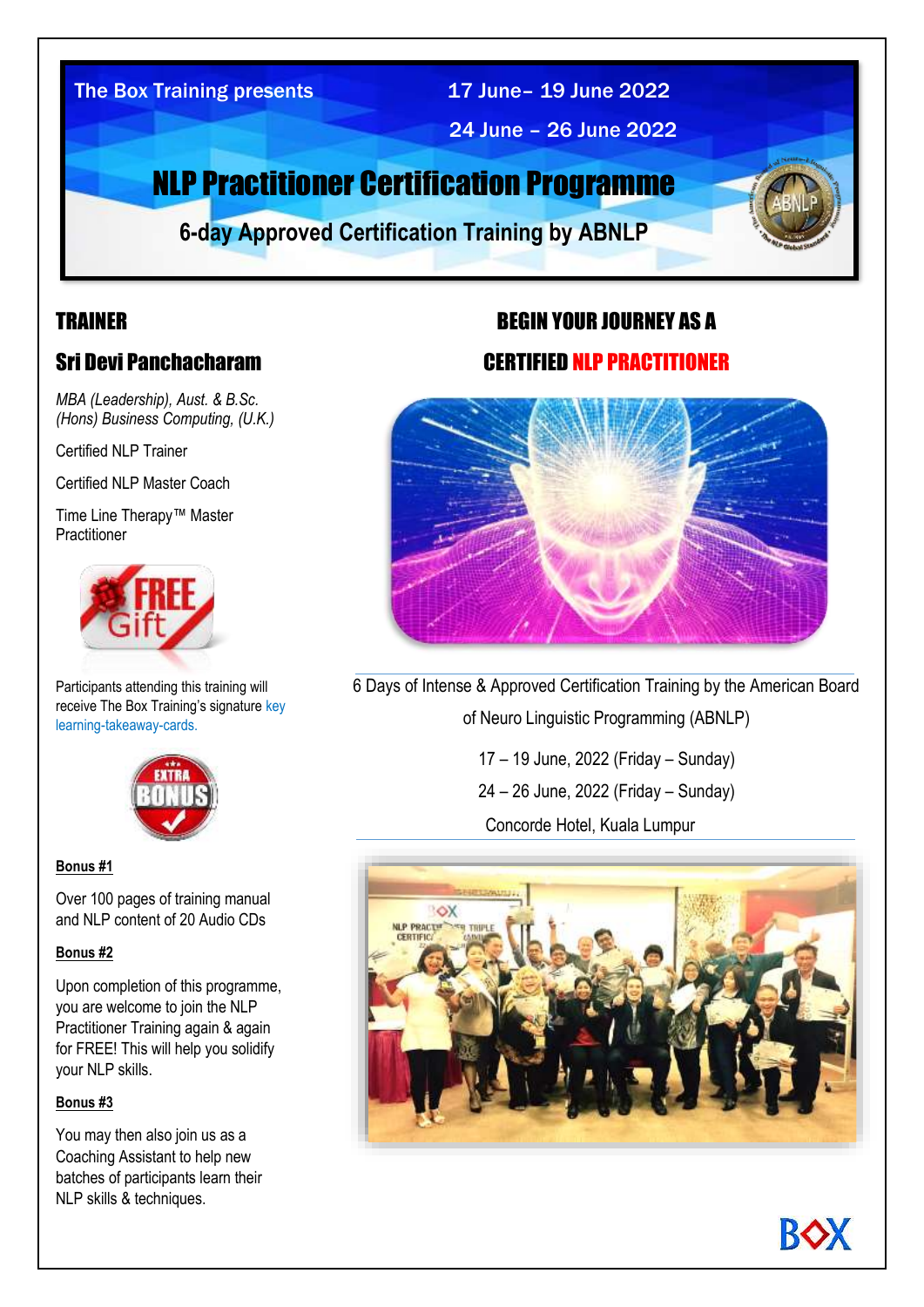# **WHY BECOME A NLP PRACTITIONER**





- **Take charge** of your mind and your life
- Understand the impact of the conscious and the **unconscious mind**
- **Reprogram** your thought processes to be able to conduct themselves confidently
- **Combat the 4 viruses** that constantly plague our minds



- **Able to manage emotions well**, understand why people behave the way they do
- **Anchor** positive internal states and moods which can be available to you at any time in future



- **Develop** greater inner confidence
- **Exhibit** a strong, capable, professional, persuasive and inspirational presence
- **Change** any bad habits that one may have
- **Elevate** your personal brand and impact on the organisation
- Learn an **entire toolbox** of various techniques to manage different challenges and situation



- **Discover** the way you and other people make **decisions**
- **Read people's eye patterns** to gain and insight on what representation they are accessing at various moments



- **Vary** communication based on a person's meta model and their different thinking styles (representational systems)
- **Create** and maintain genuine rapport
- **Managing objections** while influencing others
- **Appreciate** that disagreements are inevitable and use the appropriate tools to manage conflict



- **Communicate effectively**  using elegant language patterns
	- Be able to understand **people's internal maps**  based on the presuppositions of their language

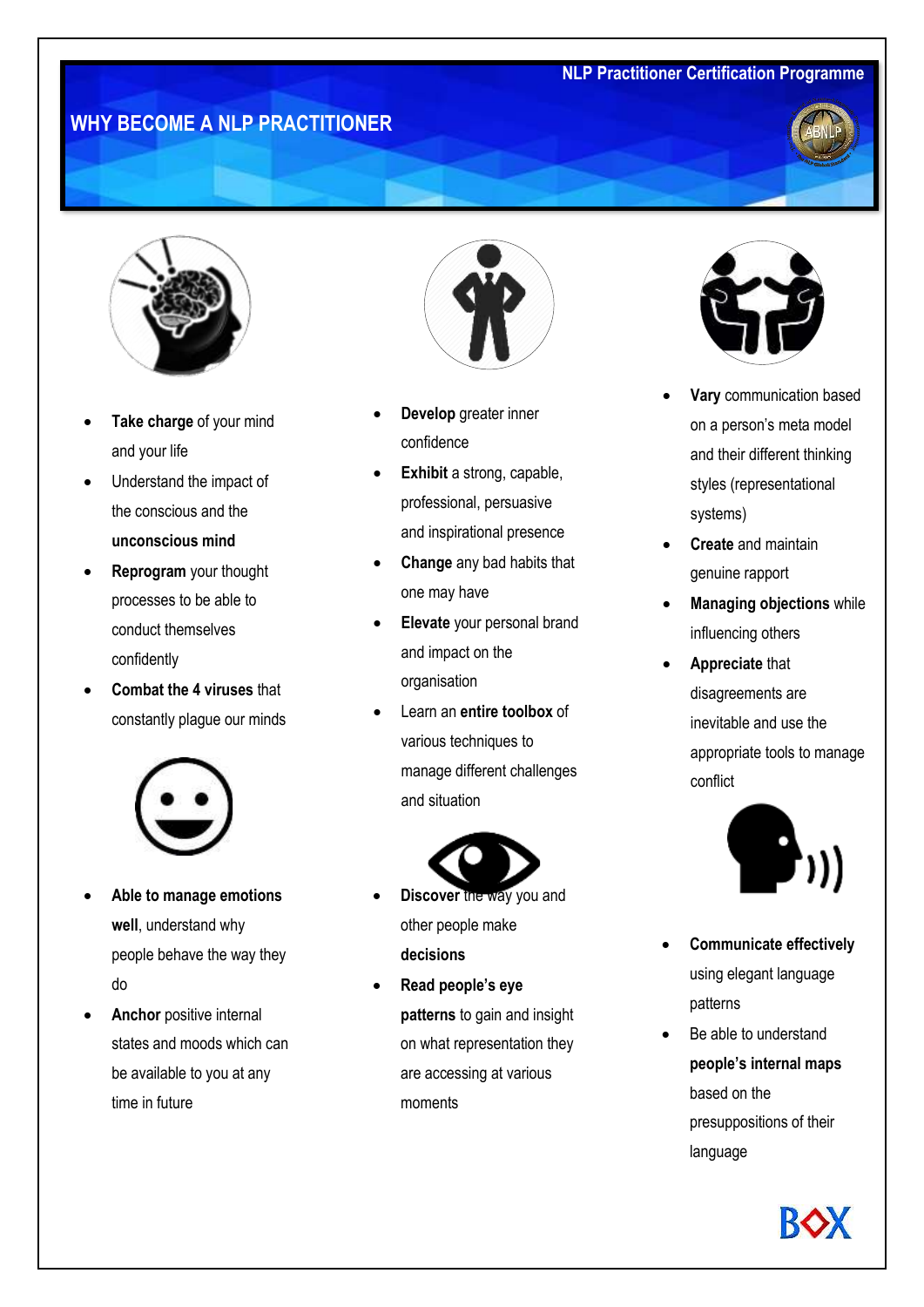



Neuro Linguistic Programming is a set tools, processes, techniques and skills that can be used to create positive change in yourself and others. It allows us to observe the mechanics of the mind, so that we can learn to control our thoughts and emotions. With this new conscious awareness, we are guided through processes of reprogramming our unconscious mind to achieve greater success and happiness.

WHO SHOULD ATTEND?



CEO, Senior Management, Board of **Directors** 





Business owners, Sales Executives Individuals interested in personal



Professionals from all industries Trainers, Coaches, HR Practitioners, Lecturers, Teachers



development and to dramatically bring positive change in their career and personal lives

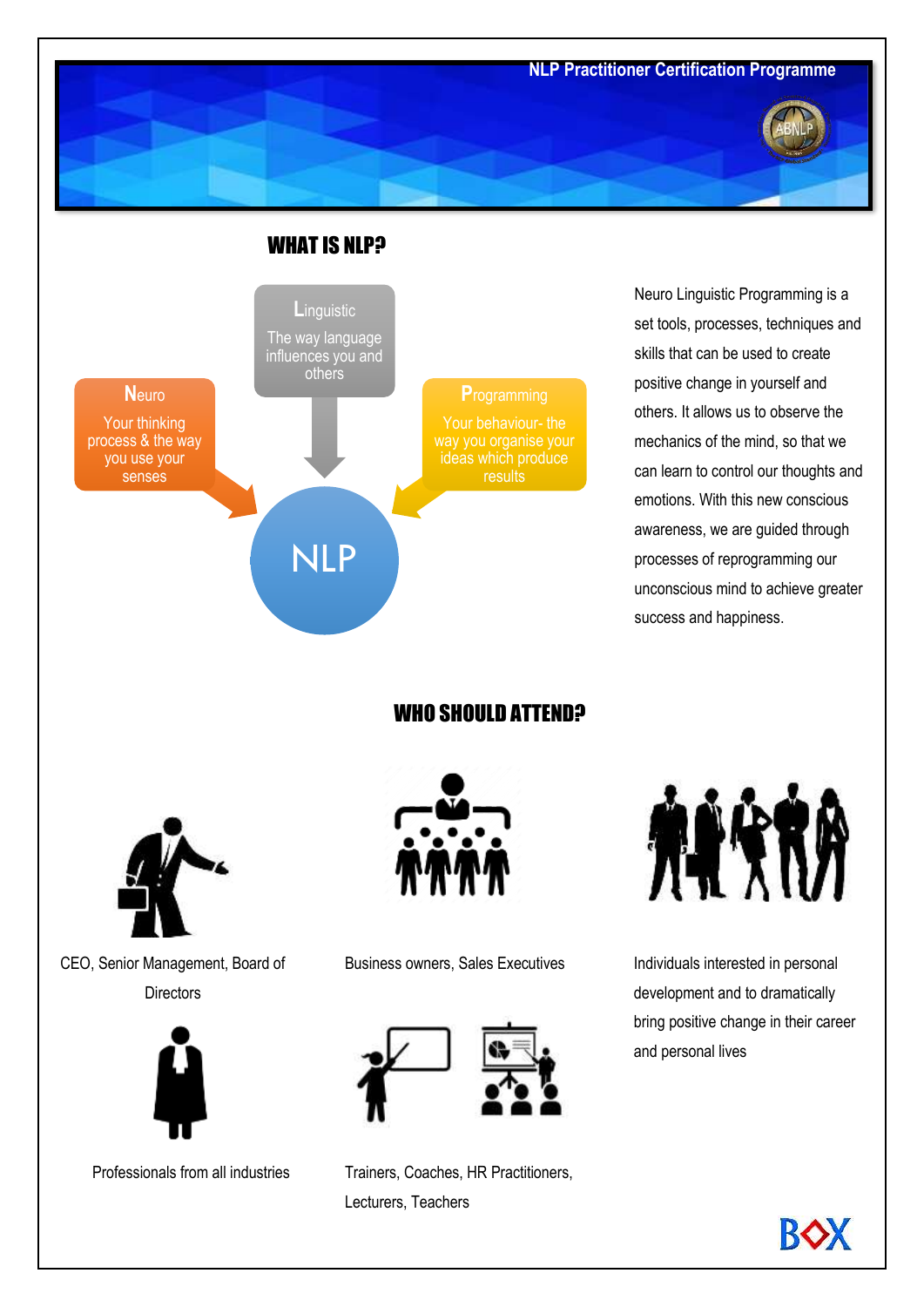# **KEY TOOLS & TECHNIQUES THAT YOU WILL LEARN IN THIS CERTIFICATION PROGRAMME**



#### **DAY 1**

**The Power of the Conscious and Unconscious Mind** (Achieving the results you want by making the right changes in the way you think)

**Cause & Effect** (The highly effective concept of living life as a hero and not as a victim, always empowering instead of making excuses)

**Incantation** (Possibly the best technique in the world to boost self motivation)

**Neurotransmitters** (The mind-body connection and how we can make sense of it)

**Perception is Projection** (The greatest concept for any to effect change in their clients)

**The Ecology and Importance of NLP** (How NLP should be used and applying the tools and techniques ethically)

**The NLP Model of Communication**  (Develop a solid understanding on why people communicate the way they do, why misunderstandings occur and how to prevent them)

**Sensory Acuity** (How to read a change in mental or emotional state of another person by observing minute sensory changes, including reading one's eye patterns)

#### **DAY 2**

**Rapport** (How to create a start of a good relationship with anyone in minutes)

**NLP Presuppositions** (This is a set of 14 beliefs that needs to be integrated in the mind of every NLP Practitioner to instil positivity and the ability to work with anyone effectively)

#### **Coaching Techniques**

(Understanding the fundamental techniques on how to coach and bring out the best in your clients. This section also discusses the responsibilities and dos' and don'ts' of a Certified Coach and the options available for this as a career path)

**Reframing** (Elegantly create new interpretations for problems and objections. This section is an asset for all leaders and coaches as it provides a methodical and quick way to help someone loosen the grip to a problem)

**Perceptual Position** (This enables people to create a rich sense of another person's experience. It is based on the concept of 'putting yourself in someone else's shoes; except it is conducted in a purposeful and results oriented manner)

#### **DAY 3**

**The 14 Different Language Patterns** (Enables You to Influence Anyone whilst Managing Objections)

- ✓ **Chunking Up & Down** (being able to communicate the big picture and details effectively)
- ✓ **The Agreement Frame** (elegantly disagreeing with someone)
- ✓ **Linguistic Presuppositions** (Avoiding guess work and assumptions and only focusing on facts of a person's communication)
- ✓ **Purpose Frame**
- ✓ **What-If Frame**
- ✓ **Conditional Close**
- ✓ **Evidence Frame**
- ✓ **Backtrack Frame**
- ✓ **Contrast Frame**
- ✓ **Ecology Frame**
- ✓ **Pattern Interrupt**
- ✓ **Metaphor** (delivering powerful messages to people by bypassing their resistance)
- ✓ **Milton Model** (using some practical aspects of the hypnotic language pattern to obtain agreement from someone. It is a powerful tool to influence and to create a win-win resolution)
- ✓ **Meta Model** (is a set of questions designed to specify information, challenge and expand the limits to a person's model of the world.)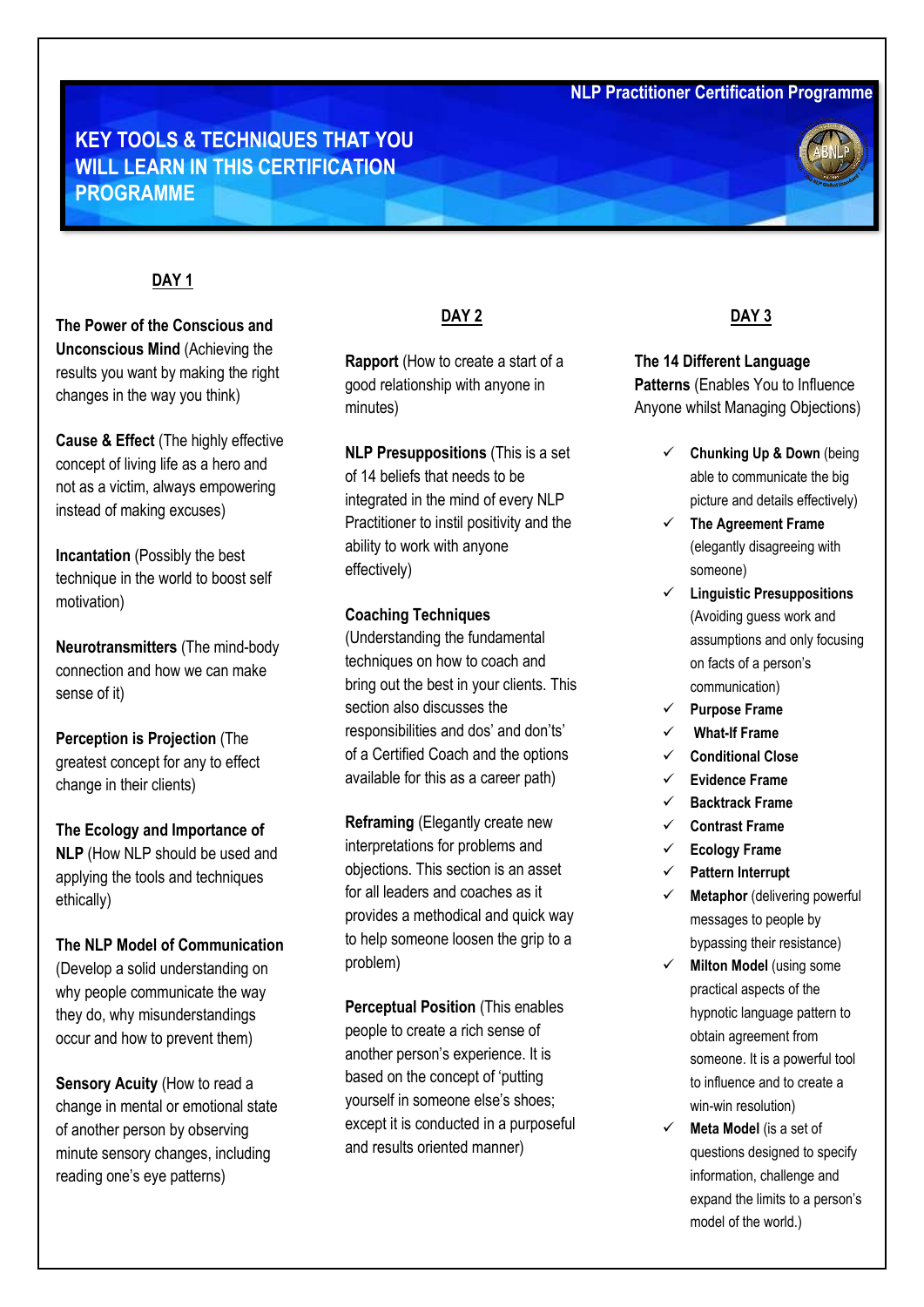# **DAY 4 PROGRAMME KEY TOOLS & TECHNIQUES THAT YOU WILL LEARN IN THIS CERTIFICATION**

#### **DAY 4**

**Modalities** (Understanding our 5 senses and appreciating it's contribution in our daily communication and experiences)

**Representation Systems** (Learning that each person may have 1 or 2 dominant style of communication; Visual, Auditory, Kinaesthetic or Auditory Digital [Logical]). This section also encompasses powerful learnings on how we can match someone's representation system to build rapport with them, either via face to face, phone or email / Whatsapp communication

> ✓ **Lead Representation System**  (Identifying someone's representation system through their eye patterns)

**Submodalities Like to Dislike** (A powerful section that enables participants to remove / reduce their desire to eat a particular food / drink that may not be healthy for them.)

**Swish Pattern** (Using the intricate details of our senses to eliminate a bad habit that we have; for example, procrastination, nail biting, eating junk food, swearing, impatience etc.)

#### **DAY 5**

**Ultimate Success Formula** (One of the most effective goal-setting techniques in the world that enables you / your client to achieve their desired results with a clear action plan)

**Creating the Right 'Tasking' (Assignment) for Your Clients:** (All practitioners are encouraged to ensure that clients are given a series of assignments at the end of the practitioner session to ensure that they follow through their action plan)

**Anchoring** (A process in which one is able to get into an immediate positive state that they desire, for example, happiness, laughter, confidence, excitement etc. The technique is used by applying a gesture on the knuckle or shoulder, and this positive state can be recalled at any given time.)

#### **Parts Integration** (This is a

technique that helps us manage or resolve an inner conflict by creating a sense of wholeness. The common types of inner conflict may be 'should I stay in my job or move to another?' or 'should I stay single vs should I get married?' Ultimately the objective is to give the client a sense of peace and contentment with whatever decision they choose to make.

#### **DAY 6**

**Testing and Certification** – students are tested daily (oral quiz) and will sit for a final examination. Participants will then be subjected to a demonstration session. This involves conducting a NLP Intervention for a 'client' under the practised eye of the trainer and coaching assistants, who can evaluate delegates on their strong points and areas where they need to work further.

Upon completion of all learning requirements and successfully passing their written examination and demonstration session, **participants will receive their internationally certified NLP Practitioner Certification!**

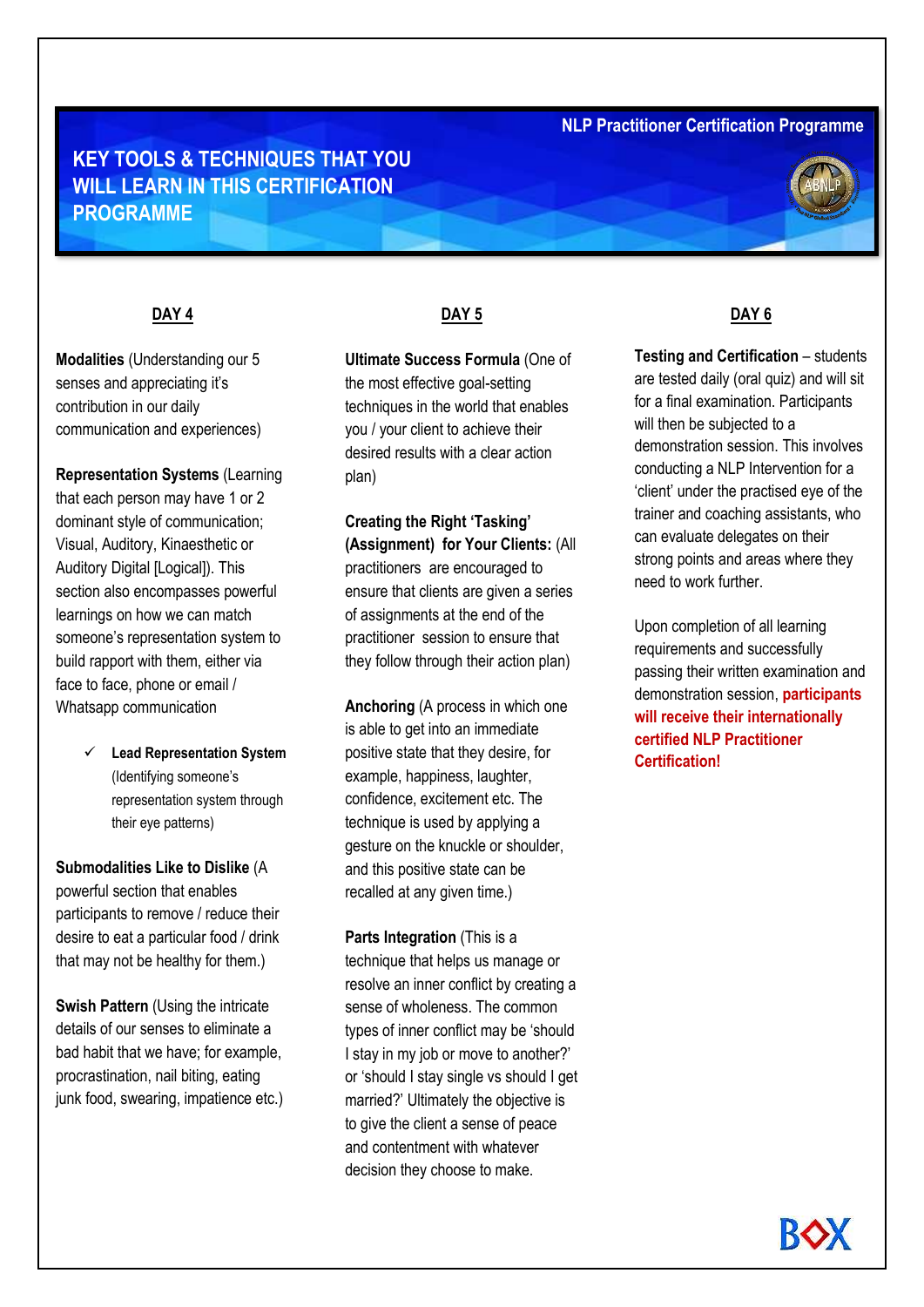**WHY GET CERTIFIED WITH US? THIS IS HOW WE ARE VERY DIFFERENT FROM OTHER NLP CERTIFICATION PROVIDERS**

Inderjeet Singh

+603.227.222.10

training@trainingboxmalaysia.com

# Training Style: Keeping

# the Workshop Realistic











# **OUR KEY DIFFERENTIATION FACTORS**:

- **Key Learning Points Takeaway Cards** & pouch for all participants, who are then able to merge the knowledge from their training with their jobs.
- ✓ All questions with regards to the topic can be **communicated with the trainer** directly at any point upon completion of training via Whatsapp / social media messages
- ✓ High quality and easy to understand **training materials**
- **FREE Interventions Booklet** to help support your role as an NLP Practitioner
- ✓ **Audio materials** for pre-study
- **Stationery** provided for each participant
- ✓ **Internationally accredited certification**
- ✓ Upon completion, **you can come again for all NLP Practitioner Certification programme for FREE** to sharpen the saw
- ✓ **Opportunity to join The Box as a Coaching Assistant** for upcoming NLP Practitioner Certification programmes
- ✓ **Comfortable venue** at a strategically located 4 star hotel
- ✓ **Life-long support** with questions regarding the content of the certification programme
- Life-long support with regards to setting up a new business as a trainer/practitioner
- ✓ **1 FREE Coaching Session** with the trainer to help you integrate all your learnings

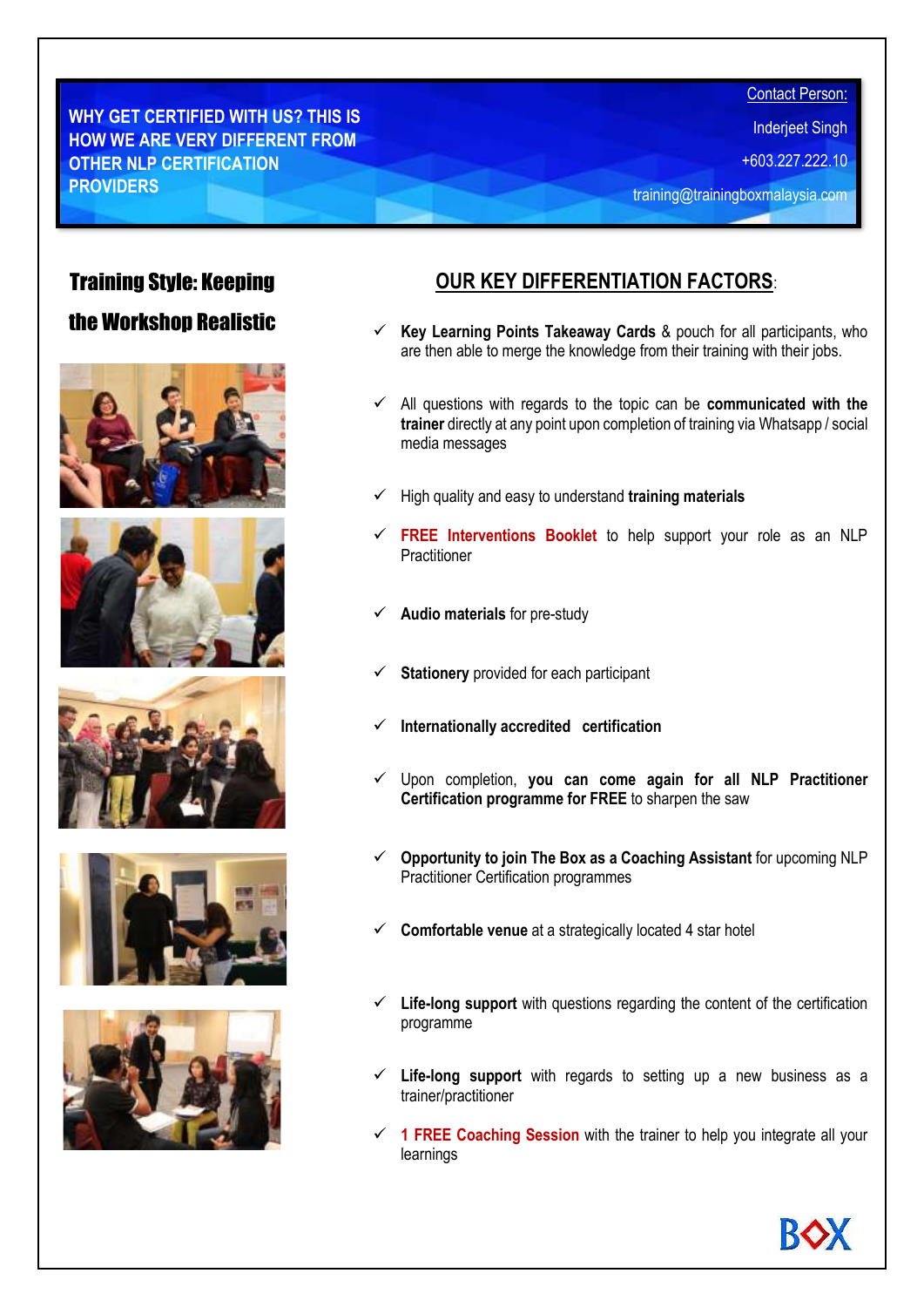**NLP Practitioner Certification Programme** 



# NLP TRAINER'S PROFILE





# Sri Devi Panchacharam

**Education Background**

**MBA (Leadership) University of Southern Queensland, Australia.**

**B.Sc. (Hons) Business Computing, Staffordshire University, U.K.** (First Class Dissertation Paper)

**Certification**

**HRDF Accredited Trainer** 

**Certified NLP Trainer by American Board of Neuro Linguistic Programming (ABNLP)**

**Certified NLP Master Coach** 

**Master Certified in Time Line Therapy™**

**Professional Membership**

Malaysian Institute of Human Resource Management (MIHRM)

American Board of Neuro Linguistic Programming (ABNLP) Membership Number: N36671

**Corporate Trainer (2005 till Present)**

#### **Personal Statement**

It always takes that one day to change a person's life forever. After several overwhelming blows in my personal life, I started looking at my journey in this world in a completely renewed perspective. Harnessing the power of NLP, I managed to turn my life around. Since then, my job has been to identify the power and skills within each individual, and empower people to realise that they are truly created to be SUPERHEROES. I am extremely grateful to be blessed to serve in one of the most rewarding lines of work; to able to speak and transfer ideas whilst inspiring people. With the right trainer / coach, participants would be able to open the windows of their mind and soul and change their lives for the better. This is my calling, and this is what I am here to do.

#### **A Little More About the Trainer**

After a series of challenges in her personal life, Sri decided to explore the world of NLP. Within 4 months of receiving her NLP Practitioner certification, she realised that applying the NLP tools and techniques changed her life dramatically. Sri now conducts free NLP Breakthrough seminars monthly which are open to everyone across all walks of life, with the intention of empowering as many individuals as possible. As a Certified NLP Master Coach, she also offers 1-1 coaching sessions to her participants who need that extra boost to achieve their goals. She has worked with over a hundred companies across Malaysia and Brunei; namely, Petronas ICT, Phillip Morris Malaysia, IJM Berhad, Panasonic Malaysia & India, Amanah Raya, DRB-Hicom, HeiTech Padu, Dominos

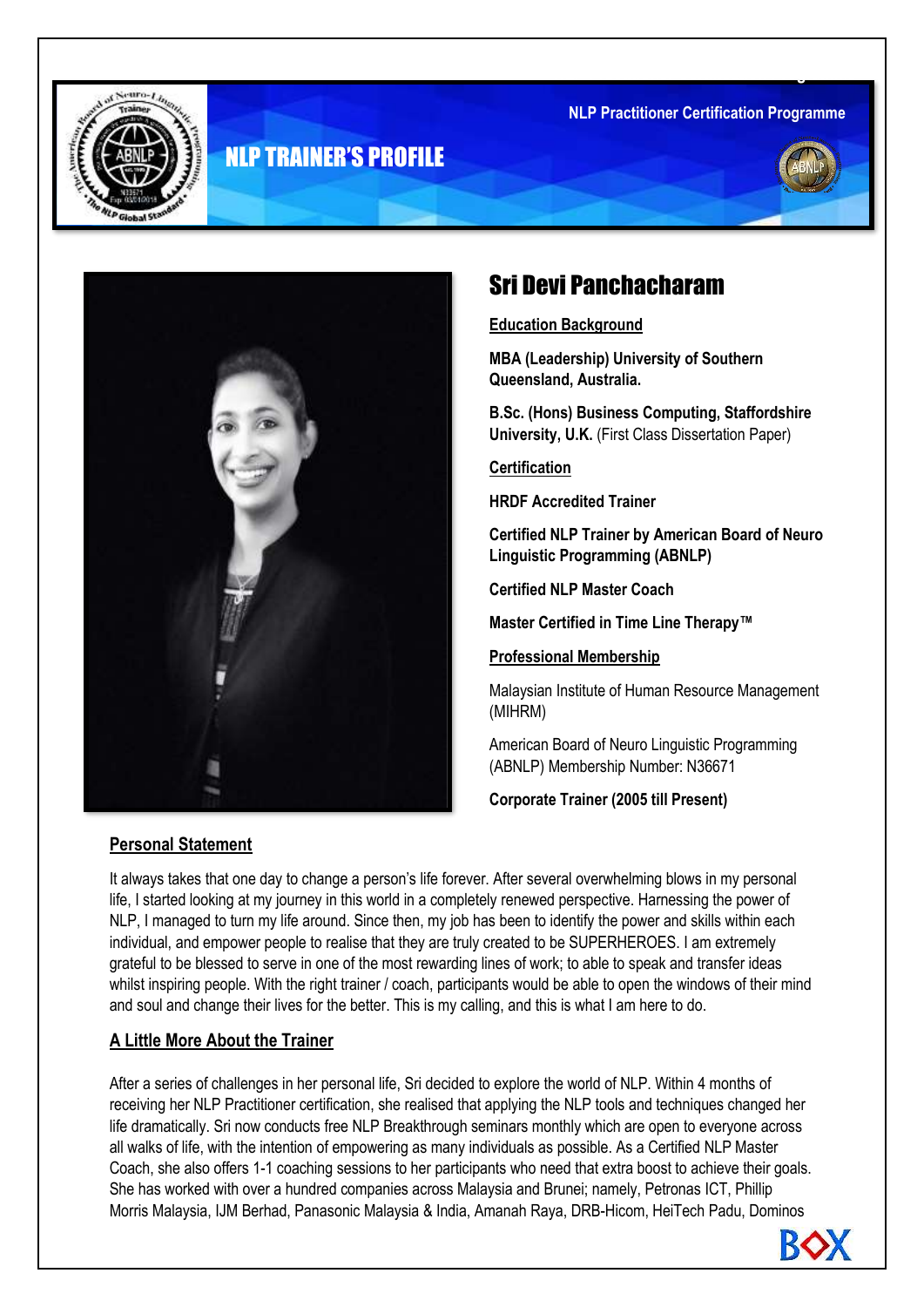#### and Ministry of Defence, Brunei. During her Master certification programme which waed by more than 18 **NLP Practitioner Certification Programme**

# NLP TRAINER'S PROFILE

#### **Training Style: Keeping the Workshop Upbeat!**

Anyone who is familiar with Sri will know that training is not just another job for her- it's her passion. Her trainings are focused on creating a purposeful impact, flavoured with sensible humour whilst maintaining the element of fun and excitement throughout the programmes. She also relates to her audience well, by using current and relevant case scenarios. After every break, participants are given an opportunity to engage in endorphin and adrenaline stimulating activities to ensure high concentration levels throughout the training.



#### **Hands-On Training Activities**

Participants are encouraged to think, expand their thoughts, create new ideas and step out of their comfort zones. In her workshops, everyone has a voice and discovers new dimensions of themselves. There is never a dull moment in Sri's workshop. Every primary concept is immediately supplemented with a hands-on activity, discussion, presentation or quiz. This is to ensure that the participants leave the training with a clear idea on what they need to do when they return to their jobs.



#### **The Star Reward System**

All participants who have attended Sri's training would be very familiar with the 'star' system. She uses this interesting method to keep her audience engaged to maximise their absorption rate of learning in the workshop.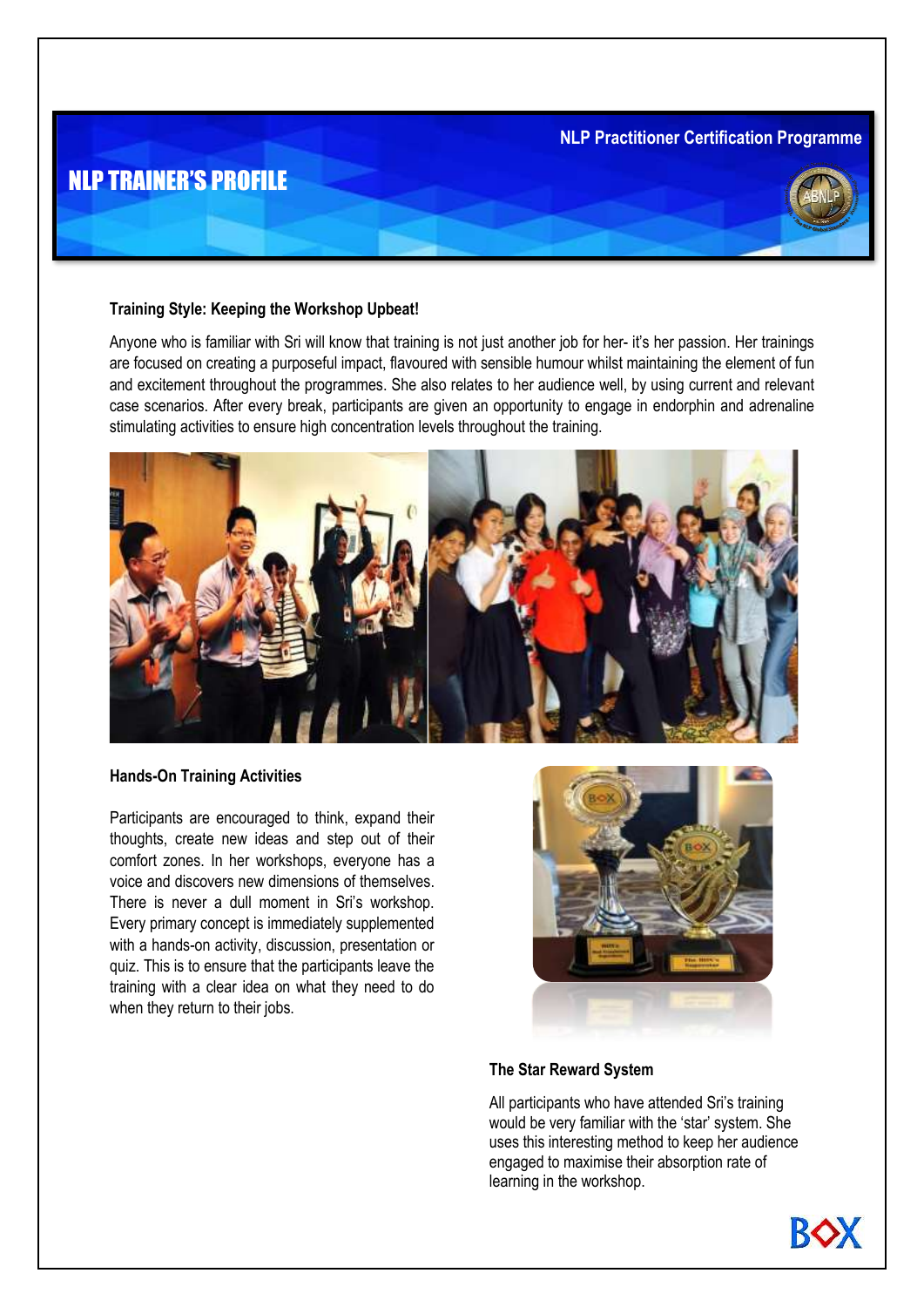



# **What people** are saying!

**"The training has really helped us to get the building blocks that we need to manage smarter and better. Great job! Well done!"** CEO, Sports Direct

**"Energetic, great flow"** Senior Manager, East Spring Investments Berhad

**"Well prepared & awesome"** Manager, Lembaga Tabung Haji

**"Very informative & engaging"** Assistant Supervisor, Bank Negara Malaysia

**"Sri gave a really great presentation, very clear and able to understand the topic well, gave out some really good & real life examples"** Business Development Executive, Percetakan Tenaga

**"The trainer was meticulous and put in tremendous effort in engaging the participants. Very useful and effective"**

Lawyer, Agility Logistics

**"Thank you for keeping up with the momentum and also keeping it interesting. It is very useful for my jobscope"** Associate, PIDM

**"Thumbs up for the trainer, Ms Sri. She made me very comfortable. Excellent time management and fully covered all the topic within the time frame. Great and useful tips to practise in our routine life"** Clinical Instructor, Pantai Hospital Kuala Lumpur

**"One of the best trainings I have attended. The trainer, Ms Sri was excellent. I learnt a lot and also enjoyed at the same time"** Customer Care Assistant, Columbia Asia

> "You are defined by your magnetism. It is that dynamism oozing from your eyes and that sincerity radiating from your soul, which can only be moulded from within..."

#### **Sri Devi Panchacharam**